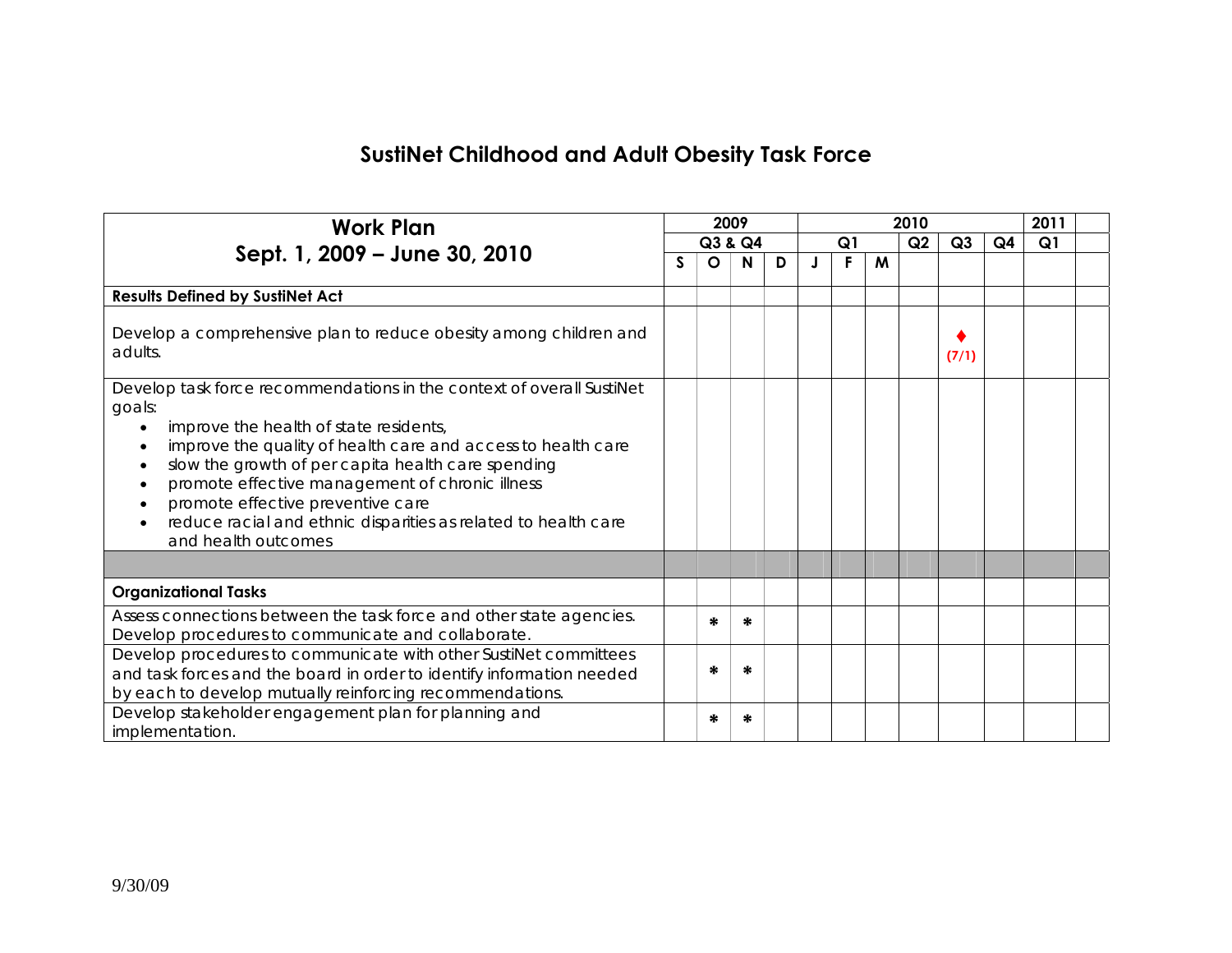| <b>Work Plan</b>                                                                                                                                                                                                                                                                                                                                        |         |         | 2009 |    |   |   | 2011 |    |                |    |  |  |
|---------------------------------------------------------------------------------------------------------------------------------------------------------------------------------------------------------------------------------------------------------------------------------------------------------------------------------------------------------|---------|---------|------|----|---|---|------|----|----------------|----|--|--|
| Sept. 1, 2009 - June 30, 2010                                                                                                                                                                                                                                                                                                                           | Q3 & Q4 |         |      | Q1 |   |   | Q2   | Q3 | Q <sub>4</sub> | Q1 |  |  |
|                                                                                                                                                                                                                                                                                                                                                         | S       | $\circ$ | N    | D  |   | F | M    |    |                |    |  |  |
| Determine core elements of the task force's comprehensive plan<br>document (e.g. current population status and trends, existing programs,<br>gaps and barriers; prioritizing recommendations based on state needs,<br>SustiNet implementation needs, federal reform needs; timeline, costs<br>and financing). Identify who will draft the final report. |         | ∗       | ∗    |    |   |   |      |    |                |    |  |  |
|                                                                                                                                                                                                                                                                                                                                                         |         |         |      |    |   |   |      |    |                |    |  |  |
| <b>Data Analysis</b>                                                                                                                                                                                                                                                                                                                                    |         |         |      |    |   |   |      |    |                |    |  |  |
| Assemble existing studies on childhood and adult obesity. Examine<br>evidence-based strategies for preventing and reducing obesity in<br>children and adults. Analyze and prioritize existing recommendations.                                                                                                                                          |         | ∗       | ∗    |    |   |   |      |    |                |    |  |  |
| Assess existing programs statewide and their current funding streams.<br>Identify barriers and need for resources and public health infrastructure<br>to support the task force's goals.                                                                                                                                                                |         | ∗       | ∗    |    |   |   |      |    |                |    |  |  |
| Identify areas needing study/further study. Invite presenters as needed<br>to fill information gaps. Bring in additional resource people to the task<br>force to complement/expand knowledge base.                                                                                                                                                      |         | ∗       |      | ∗  |   |   |      |    |                |    |  |  |
| Identify ARRA and other federal funding sources as well as private<br>sources that could assist with funding obesity prevention and reduction<br>initiatives or pilot programs. Assess whether Connecticut has the<br>infrastructure to be competitive for grants.                                                                                      |         |         |      | ∗  |   | ∗ |      |    |                |    |  |  |
| Assess the impact of federal reform on task force's goals - incorporate<br>into plan                                                                                                                                                                                                                                                                    |         |         |      | ∗  | * |   |      |    |                |    |  |  |
|                                                                                                                                                                                                                                                                                                                                                         |         |         |      |    |   |   |      |    |                |    |  |  |
| <b>Development of Recommendations</b>                                                                                                                                                                                                                                                                                                                   |         |         |      |    |   |   |      |    |                |    |  |  |
| Identify and prioritize the most critical gaps relevant to statewide needs,<br>SustiNet implementation needs and needs based on federal reform.                                                                                                                                                                                                         |         |         |      | ∗  | ∗ | ∗ |      |    |                |    |  |  |
| Develop detailed prevention and remediation recommendations,<br>addressing both childhood and adult obesity.                                                                                                                                                                                                                                            |         |         |      | ∗  | * | ∗ |      |    |                |    |  |  |